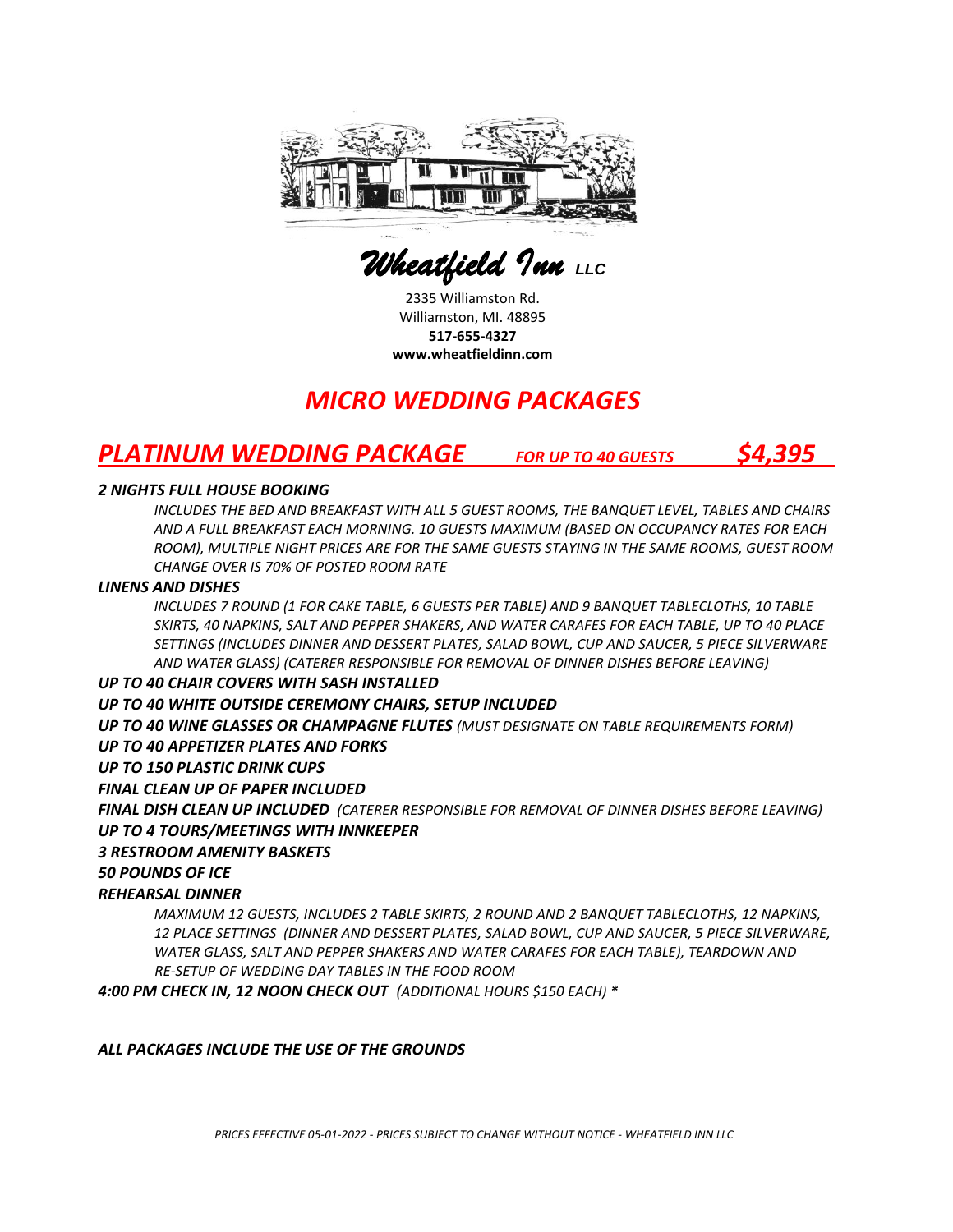## *GOLD WEDDING PACKAGE FOR UP TO 40 GUESTS \$3,595*

#### *1 NIGHT FULL HOUSE BOOKING*

*INCLUDES THE BED AND BREAKFAST WITH ALL 5 GUEST ROOMS, THE BANQUET LEVEL, TABLES AND CHAIRS AND A FULL BREAKFAST. 10 GUESTS MAXIMUM (BASED ON OCCUPANCY RATES FOR EACH ROOM).*

#### *LINENS AND DISHES*

*INCLUDES 7 ROUND (1 FOR CAKE TABLE, 6 GUESTS PER TABLE) AND 9 BANQUET TABLECLOTHS, 10 TABLE SKIRTS, 40 NAPKINS, SALT AND PEPPER SHAKERS, AND WATER CARAFES FOR EACH TABLE, UP TO 40 PLACE SETTINGS (INCLUDES DINNER AND DESSERT PLATES, SALAD BOWL, CUP AND SAUCER, 5 PIECE SILVERWARE AND WATER GLASS) (CATERER RESPONSIBLE FOR REMOVAL OF DINNER DISHES BEFORE LEAVING)*

#### *UP TO 40 CHAIR COVERS WITH SASH INSTALLED*

*UP TO 3 TOURS/MEETINGS WITH INNKEEPER*

*FINAL CLEAN UP OF PAPER PRODUCTS*

*FACILITY ACCESS IS FROM 4:00 PM TO 11 AM (ADDITIONAL HOURS \$150 EACH) \**

*UP TO 40 WHITE OUTSIDE CEREMONY CHAIRS, SETUP INCLUDED*

*UP TO 40 WINE GLASSES OR CHAMPAGNE FLUTES (MUST DESIGNATE ON TABLE REQUIREMENTS FORM) UP TO 150 PLASTIC DRINK CUPS* 

*2 HOURS FOR DECORATING/REHEARSAL (THE DAY BEFORE, 2-4 PM OR 3-5 PM, ADDITIONAL HOURS \$150 EACH)*

## *SILVER WEDDING PACKAGE FOR UP TO 40 GUESTS \$2,795*

#### *PARTIAL HOUSE BOOKING*

*INCLUDES BANQUET HALL, FOOD ROOM, BAR AND GAME ROOMS, STAGING KITCHEN, TABLES AND CHAIRS LINENS AND DISHES*

*INCLUDES 7 ROUND (1 FOR CAKE TABLE, 6 GUESTS PER TABLE) AND 9 BANQUET TABLECLOTHS, 10 TABLE SKIRTS, 40 NAPKINS, SALT AND PEPPER SHAKERS, AND WATER CARAFES FOR EACH TABLE, UP TO 40 PLACE SETTINGS (INCLUDES DINNER AND DESSERT PLATES, SALAD BOWL, CUP AND SAUCER, 5 PIECE SILVERWARE AND WATER GLASS) (CATERER RESPONSIBLE FOR REMOVAL OF DINNER DISHES BEFORE LEAVING)*

#### *UP TO 3 TOURS/MEETINGS WITH INNKEEPER*

*FACILITY ACCESS IS FROM 4:00 PM TO 12 MIDNIGHT (ADDITIONAL HOURS \$150 EACH) \**

#### *UP TO 40 CHAIR COVERS WITH SASH INSTALLED*

*UP TO 40 WHITE OUTSIDE CEREMONY CHAIRS, SETUP INCLUDED*

#### *UP TO 150 PLASTIC DRINK CUPS*

*2 HOURS FOR DECORATING/REHEARSAL (THE DAY BEFORE, 2-4 PM OR 3-5 PM, ADDITIONAL HOURS \$150 EACH)*

## *BRONZE WEDDING PACKAGE FOR UP TO 40 GUESTS*

| <b>SATURDAY</b>              | \$2,495 |
|------------------------------|---------|
| <b>SUNDAY THROUGH FRIDAY</b> | \$2,195 |

#### *PARTIAL HOUSE BOOKING*

*INCLUDES BANQUET HALL, FOOD ROOM, BAR AND GAME ROOMS, STAGING KITCHEN, TABLES AND CHAIRS UP TO 2 TOURS/MEETINGS WITH INNKEEPER*

*2 HOURS FOR DECORATING/REHEARSAL (THE DAY BEFORE, 2-4 OR 3-5 PM, ADDITIONAL HOURS \$150 EACH) FACILITY ACCESS IS FROM 4:00 PM TO 12 MIDNIGHT (ADDITIONAL HOURS \$150 EACH) \* PARTY MUST END BY 11:OO PM (11 TO 12 MIDNIGHT IS FOR CLEANUP)*

*\* FACILITY ACCESS HOURS IN ALL OF THE ABOVE PACKAGES ALSO APPLY TO DELIVERIES, VENDORS, SETUP, TEARDOWN AND CLEAN UP*

*PRICES EFFECTIVE 05-01-2022 - PRICES SUBJECT TO CHANGE WITHOUT NOTICE - WHEATFIELD INN LLC*